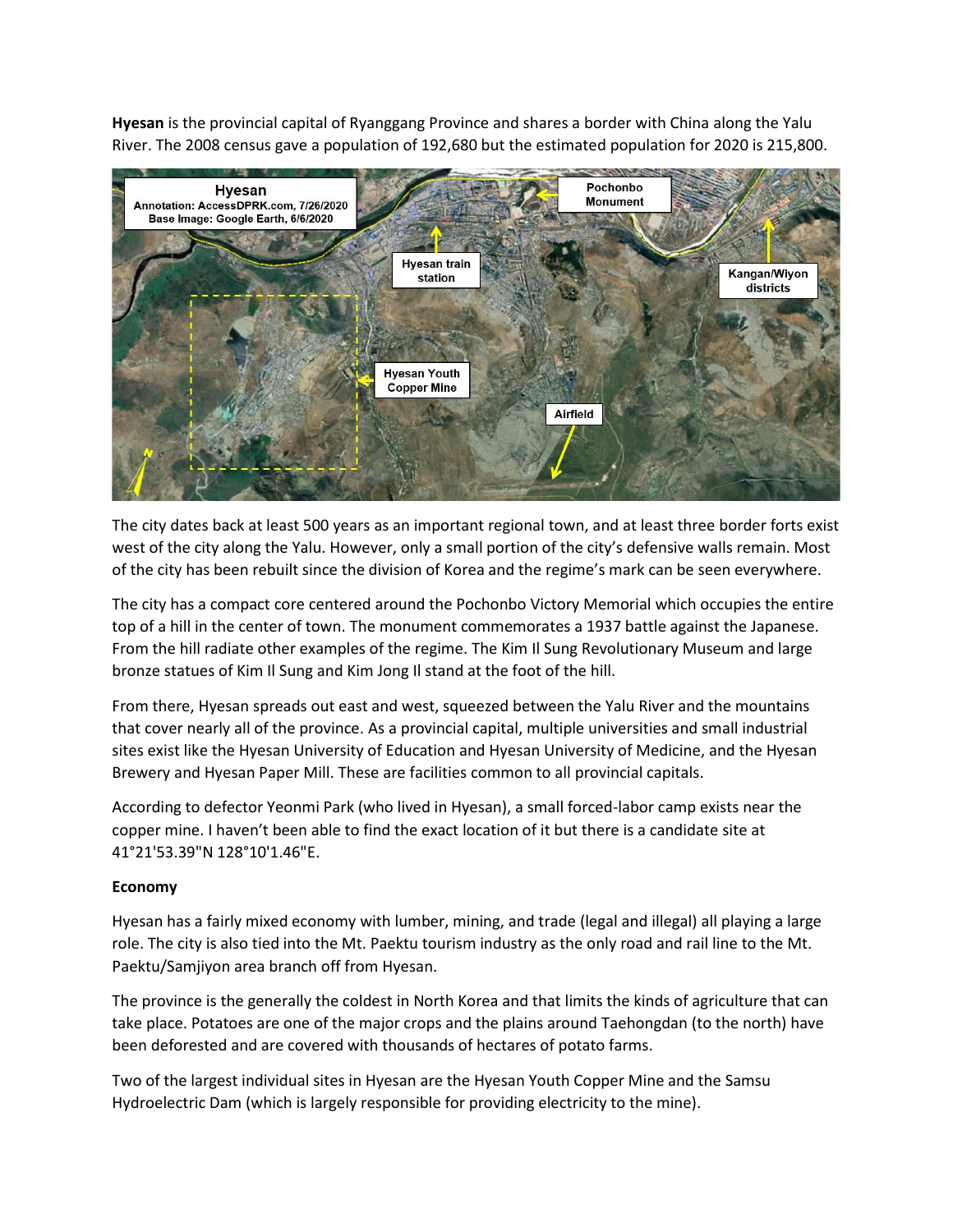The dam, located 10 km from downtown, was built in 2004-2007 but has never been able to generate electricity to its installed capacity. Geologic problems with the dam and reservoir have also led to cracks forming and water flooding the copper mine. This has meant that the mine hasn't been able to operate to capacity with both due to flooding *and* from a lack of electricity. A very visible example of the geologic problems the dam has caused in a large landslide (41°19'21.19"N 128°12'7.22"E) that developed after the reservoir had been filled. Attempts to fix the mine has cost at least \$8.2 million.

As for the mine, the site was first explored in the 1960s and it is estimated to hold at 80% of North Korea's copper reserves. The mine has a theoretical extraction capacity of 50,000-70,000 tonnes of ore concentrate but only manages to produce 10,000-20,000 tonnes annually. In 2011 the Hyesan-China Joint Venture Mineral Company [began operating](https://www.reuters.com/article/china-nkorea-copper-idAFL3E7KK0CZ20110920) the mine, securing China 5,000 tonnes of concentrate annually. According to the agreement, China now owns 51% of the mine. There are lots of variables to consider, but this deal could be providing North Korea with at least \$15 million a year.

The city has at least four markets and a direct road link to China. The border crossing facilities were expanded in 2015-2016. Illegal trade and human movement are also key components to the economy. As a result, the border is heavily guarded and has at least 30 guard posts along a 12 km stretch to catch smugglers and defectors. Kim Jong Un has given special attention to sealing off the border and has built several additional guard posts and installed electronic measures to prevent or track cross-border communication.

## **General changes**